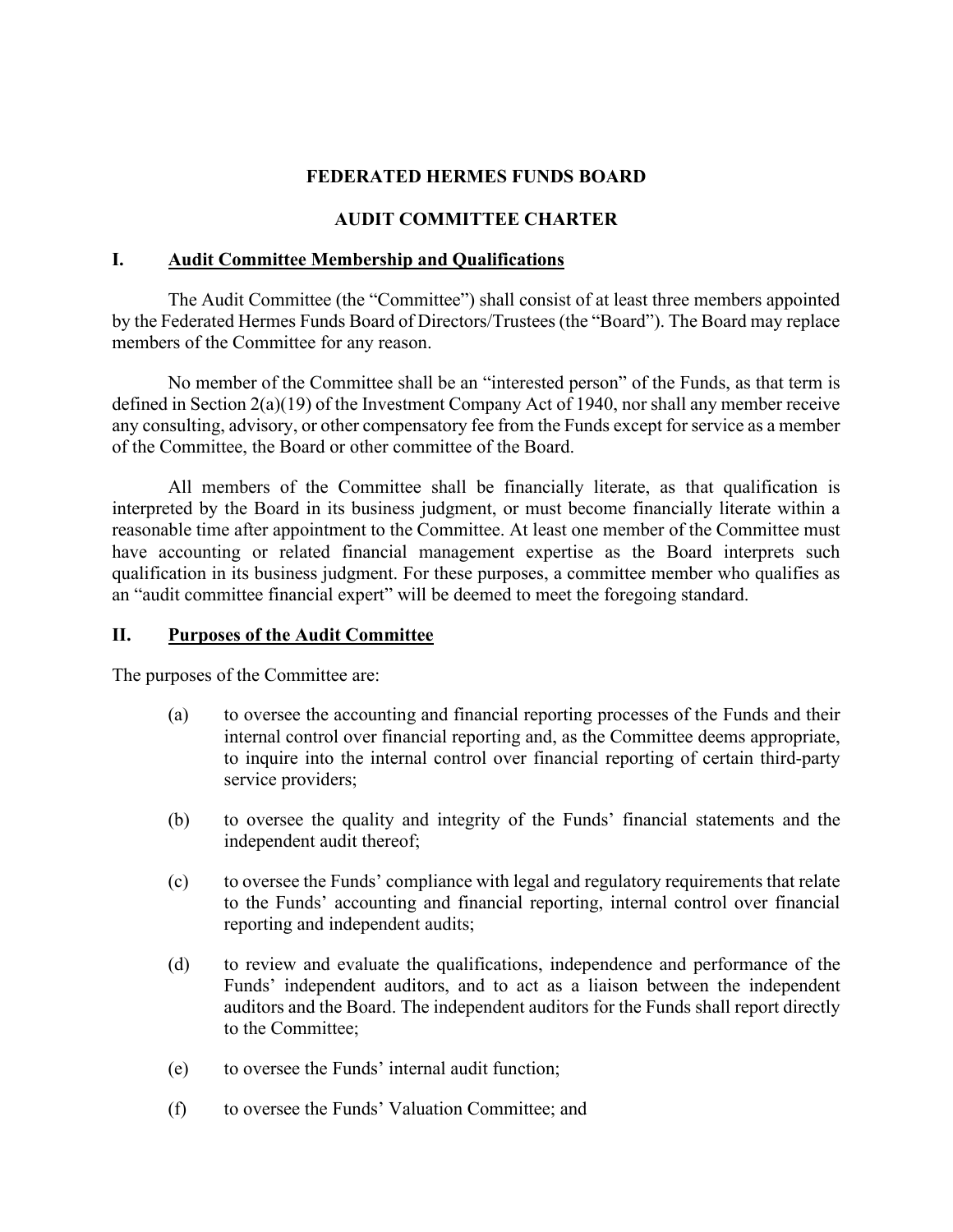(g) where such NYSE requirements are applicable, to prepare or cause to be prepared an audit committee report as required by Item 407(d)(3) of Regulation S-K to be included in proxy statements relating to the election of directors/trustees and to statements in the Funds' annual report to shareholders to be filed with the Securities recommend that the Board authorize the inclusion of the Funds' audited financial and Exchange Commission (the "SEC").

## **III. Duties and Powers of the Audit Committee**

To carry out its purposes, the Committee shall have the following duties and powers:

- to those Board members who are not "interested persons" of the Funds (as that term least annually, the engagement letter setting forth the terms and conditions of the (a) to approve prior to appointment the engagement of independent auditors to annually audit and provide their opinion on the Funds' financial statements, to recommend is defined in Section 2(a)(19) of the Investment Company Act of 1940) the selection, retention or termination of the Funds' independent auditors and, in connection therewith, to review and evaluate matters potentially affecting the independence and capabilities of the independent auditors. In connection with the engagement of independent auditors, the Committee shall review and approve, at engagement.
- (b) In evaluating the independent auditors' qualifications, performance and independence, the Committee must obtain and review a report by the independent auditors, at least annually, describing the following items:
	- (i) all relationships between the independent auditors and the Funds, as well as the Funds' investment adviser or any entity controlling, controlled by, or under common control with the investment adviser ("Adviser Affiliate") that provides ongoing services to the Funds;
	- or peer review, of the independent audit firms, or by any inquiry or (ii) any material issues raised by the most recent internal quality-control review, investigation by governmental or professional authorities, within the preceding five years, respecting one or more independent audits carried out by the independent audit firms, and any steps taken to deal with any such issues; and
	- (iii) the independent audit firms' internal quality-control procedures.
- auditor independence, there should be regular rotation of the independent audit firm (c) to periodically review and evaluate the lead partner and other senior members of each independent auditor's team, confirm the regular rotation of the lead audit partner and reviewing partner, and consider whether, in order to assure continuing itself. The Committee should present its conclusions with respect to the independent auditors to the full Board.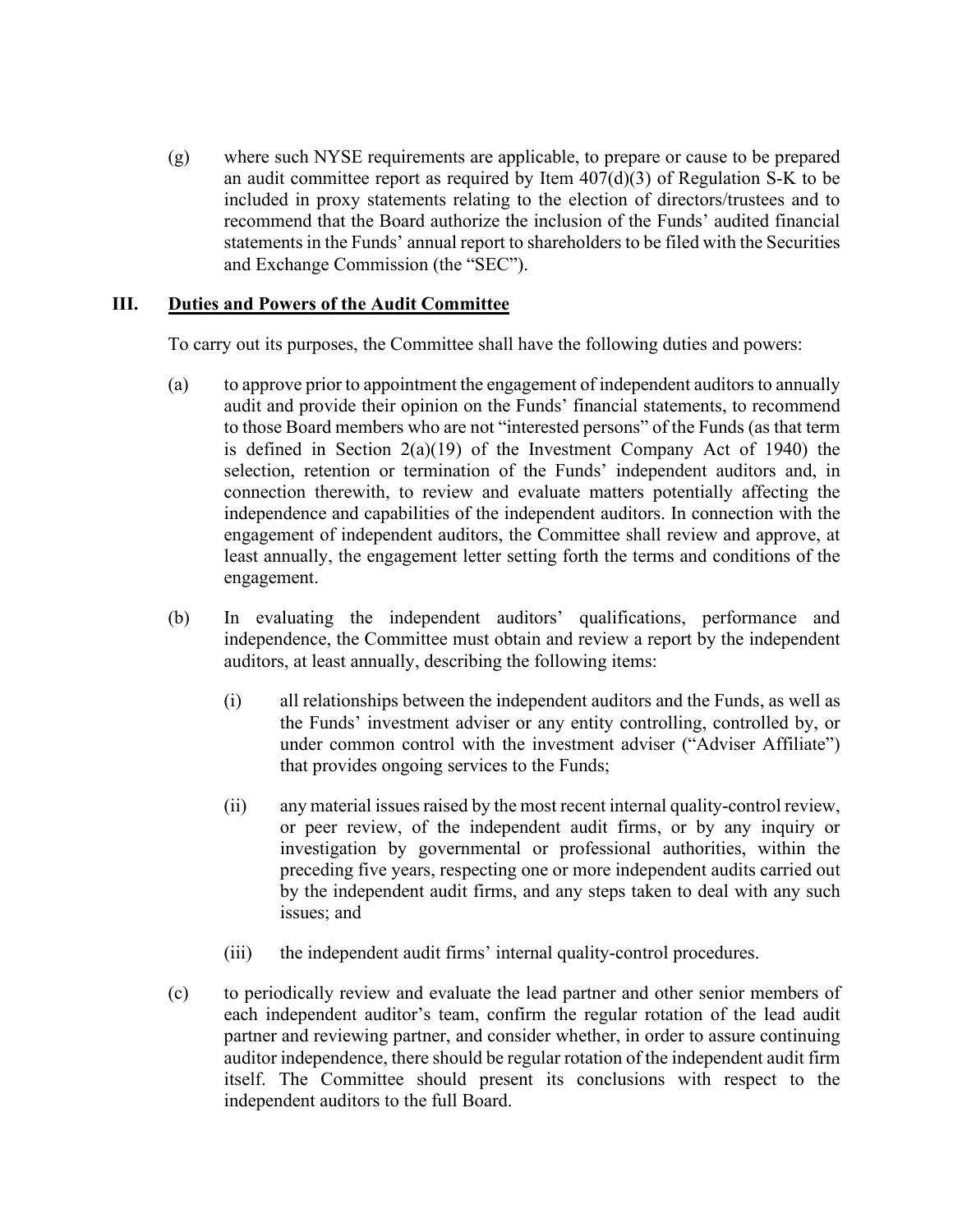- (d) to approve the services and fees prior to the engagement of the independent auditors Funds, its investment adviser or any Adviser Affiliate that provides ongoing financial reporting of the Funds; to provide other audit services to the Funds or to provide non-audit services to the services to the Funds, if the engagement relates directly to the operations and
- procedures for pre-approval of the engagement of the Funds' independent auditors (e) to develop, to the extent deemed appropriate by the Committee, policies and to provide any of the services described in (d) above, and to annually review and approve any such policies and procedures, including any changes thereto;
- (f) to review the controls applied by the independent auditors and any measures taken by management in an effort to assure that all items requiring pre-approval by the Committee are identified and referred to the Committee in a timely fashion;
- to the Funds' investment adviser or any Adviser Affiliate that provides ongoing (g) to consider whether non-audit services provided by the Funds' independent auditor services to the Funds, which services were not pre-approved by the Committee, are compatible with maintaining the auditors' independence;
- (h) to review the arrangements for and scope of the annual audit and any special audits;
- (i) to review with the independent auditors the results of the annual audit and any special audits, including information and comments from the independent auditors with respect to the Funds' accounting and financial reporting policies, procedures and internal control over financial reporting (including the Funds' critical accounting policies and practices) that are to be communicated to the Committee in accordance with applicable law or with generally accepted accounting standards; to review management's responses to any such comments; and to meet with the independent auditors to discuss any matters of concern relating to the Funds' financial statements, including any adjustments to such statements recommended by the independent auditors;
- (j) to review any significant disagreements between management and the independent auditors;
- (k) to review with the independent auditors any reports of difficulties that may have arisen in the course of the audit, including any limitations on the scope of the audit or access to requested information, and management's response thereto;
- deficiencies in the design or operation of internal control over financial reporting (l) to review with the Funds' principal executive officer and/or principal financial officer in connection with required certifications on Form N-CSR any significant or material weaknesses therein and any reported evidence of fraud involving management or other employees who have a significant role in the Funds' internal control over financial reporting;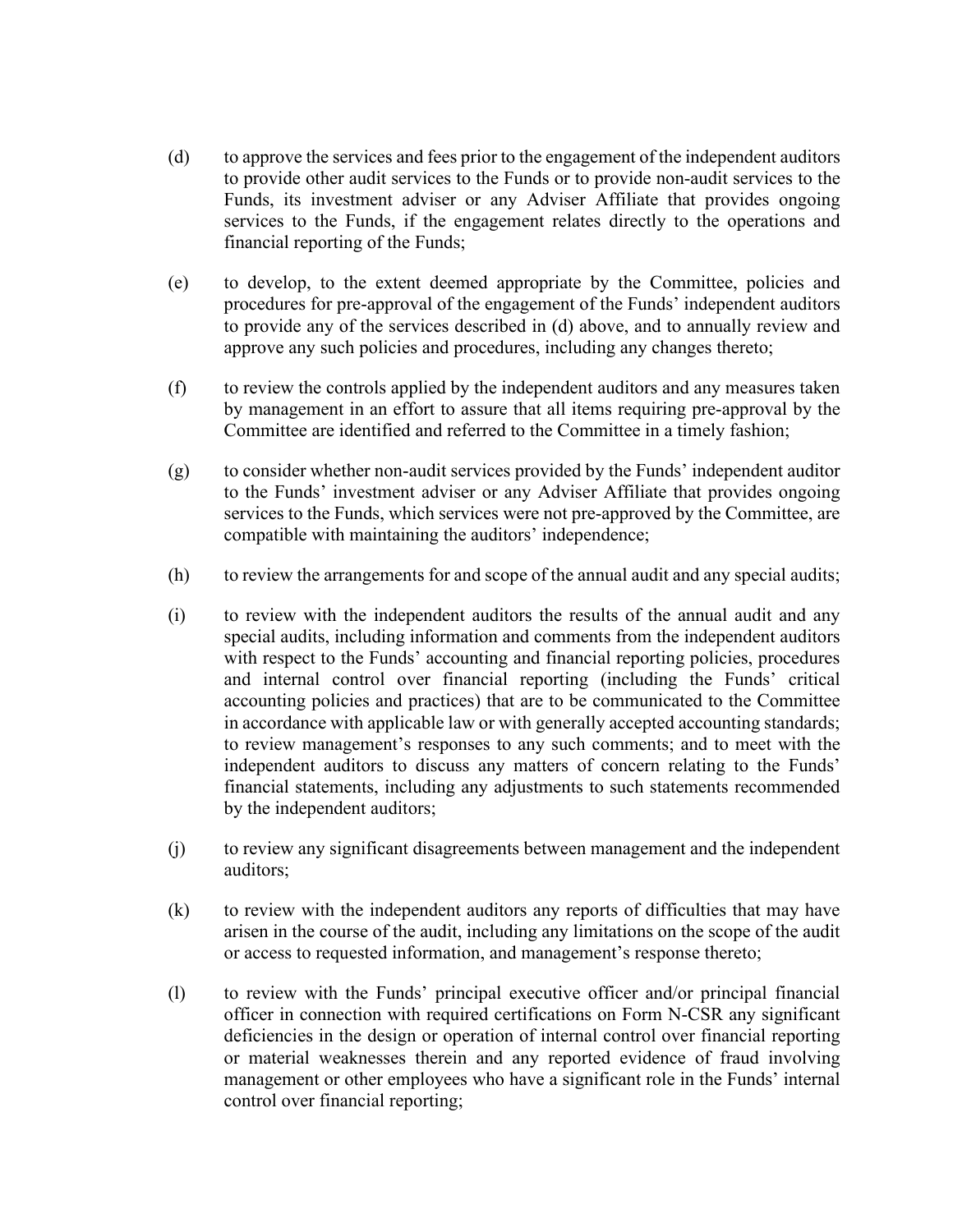- by the Funds relating to accounting, internal accounting controls, or auditing employees of its investment adviser, administrator, principal underwriter, or any other provider of accounting related services for the Funds of concerns regarding whistleblower hotline and reports from attorneys or independent auditors of (m) to review procedures for the receipt, retention and treatment of complaints received matters, and the confidential, anonymous submission by officers of the Funds, or accounting or auditing matters, and to address complaints received through any possible violations of federal or state law or fiduciary duty;
- (n) to investigate or initiate an investigation of reports of improprieties or suspected improprieties in connection with the Funds' accounting or financial reporting;
- (o) to set clear policies relating to the hiring by entities within the Funds' investment company complex (as defined under Regulation 2-01(f)(14) of Regulation S-X) of employees or former employees of the independent auditors;
- (p) to review, approve and recommend to the Board approval of (i) the fair value value consistent with the Funds' Policies and Procedures; to annually review the Valuation Committee's Charter and recommend the approval of any changes to determinations of the Valuation Committee presented to the Committee, and (ii) any other actions of the Valuation Committee necessary to effect the Board's appointment of the Valuation Committee to assist the Board in determining fair such charter to the Board; and to annually review and approve the valuation-related procedures and recommend to the Board the approval of such procedures;
- (q) to annually review and approve the internal audit department's charter, including any changes to such charter, and to annually review and approve the internal audit plan and regularly monitor the execution of the audit plan;
- (r) to report its activities to the Board on a regular basis;
- (s) to perform such other duties and functions and have such powers as may be necessary or appropriate in the efficient and lawful discharge of the purposes, duties and powers provided in this Charter.
- (t) For Closed-End Funds only:
	- 1. to meet to review and discuss with management and the independent auditors statements. In addition, if a Fund chooses to voluntarily include the section "Management's Discussion of Fund Performance" in its Form N-CSR, then the the Funds' annual audited financial statements and semi-annual financial Committee is required to meet to review and discuss it;
	- 2. to review and discuss the Funds' earnings press releases, as well as any financial any). The Committee may discharge this responsibility by discussing the information and earnings guidance provided to analysts and rating agencies (if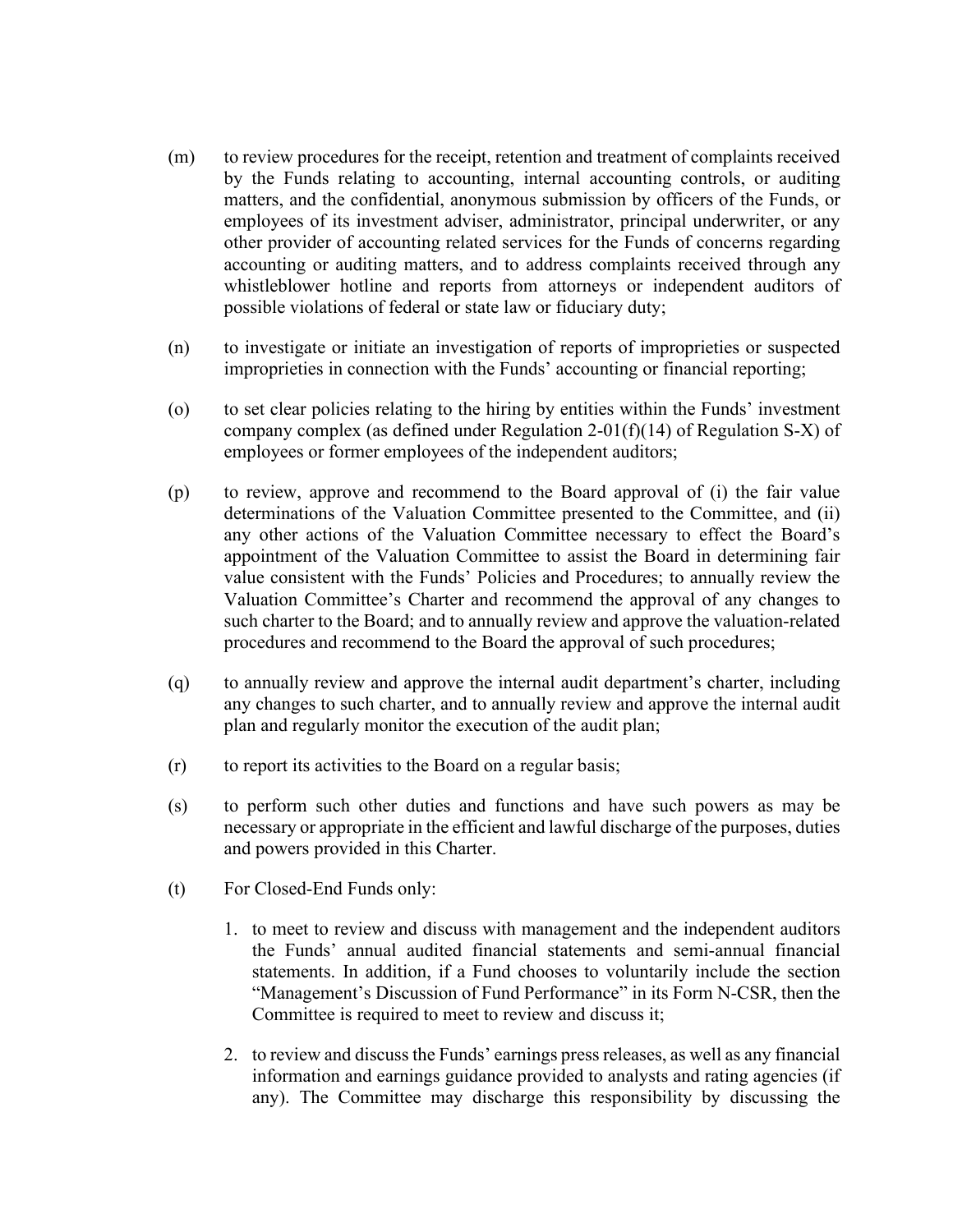general types of information to be disclosed by a Closed-End Fund and the form of presentation (i.e., a case-by-case review is not required) and need not review and discuss in advance of each such release of information;

- 3. to discuss guidelines and policies with respect to risk assessment and risk management;
- 4. to prepare or cause to be prepared the disclosure required by Item  $407(d)(3)(i)$ of Regulation S-K to be included in proxy statements and to authorize the inclusion of the Funds' audited financial statements in the Funds' annual and semi-annual reports to shareholders to be filed with the SEC.
- (u) For New York Stock Exchange listed Funds only, review for potential conflicts of interest and make necessary determinations regarding related party transactions that are required to be disclosed under Item 404 of Regulation S-K as and when required under Rule 314 of the New York Stock Exchange Listed Company Manual. For NYSE Arca listed Funds, the Audit Committee shall conduct an appropriate review of related party transactions on an ongoing basis for potential conflict of interest situations between officers, directors, or principal shareholders and the NYSE Arca listed Federated Hermes Fund where appropriate as and when required under Rule 5.3E(a) of NYSE Arca Equities Rules.

 The Committee shall have: (i) resources and authority appropriate to discharge its administrative expenses of the Committee that are necessary or appropriate in carrying out its duties; (ii) the authority to retain and compensate independent counsel and other experts or consultants as the Committee deems necessary to carry out its duties, and (iii) the authority to obtain specialized training for Committee members, at the expense of the appropriate Fund. responsibilities, including appropriate funding, as determined by the Committee, for payment of compensation to the independent auditors for the purpose of conducting the audit and rendering their audit report, or performing other audit, review or attest services for the Funds, and ordinary

 pre-approvals of audit and permitted non-audit services and to authorize the payment of related subcommittee to grant pre-approvals shall be presented to the full Committee at its next regularly The Committee may delegate any portion of its authority, including the authority to grant fees, to a subcommittee consisting of one or more of its members. Any decisions of the scheduled meeting.

#### **IV. Role and Responsibilities of the Audit Committee**

 The function of the Committee is oversight. It is management's responsibility to maintain among other things, is responsible for: (1) the preparation, presentation and integrity of the Funds' other procedures designed to assure compliance with accounting standards and related laws and regulations. The independent auditors are responsible for planning and carrying out an audit appropriate systems for accounting and internal control over financial reporting, and the independent auditors' responsibility to plan and carry out a proper audit. Fund management, financial statements; (2) the maintenance of appropriate accounting and financial reporting principles and policies; and (3) the maintenance of internal control over financial reporting and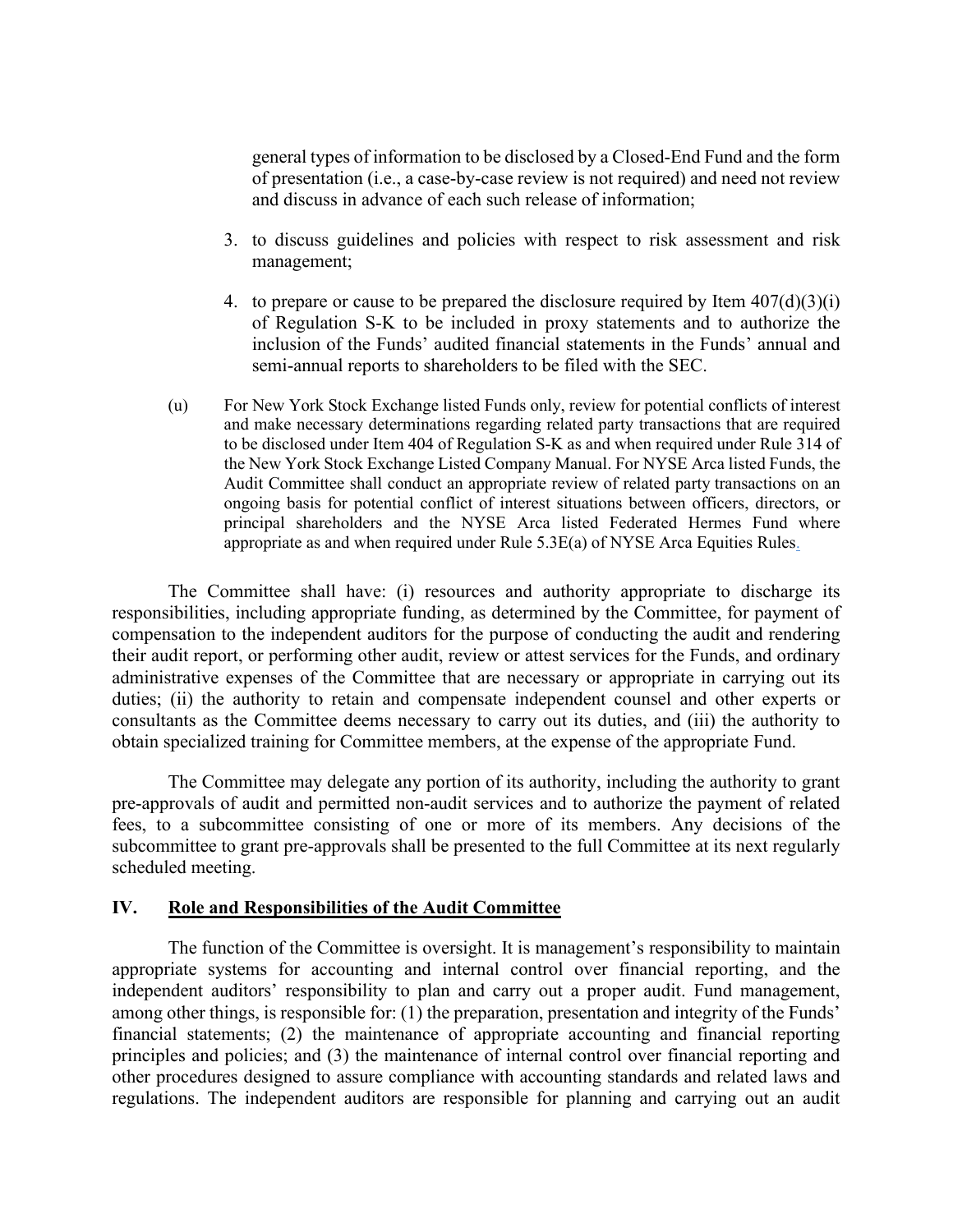letter. Nothing in this Charter shall be construed to reduce the responsibilities or liabilities of the consistent with applicable legal and professional standards and the terms of their engagement Funds' service providers, including the independent auditors.

 matters that come before it, the review of a Fund's financial statements by the Committee is not an audit, nor does the Committee's review substitute for the responsibilities of the Fund's such, it is not the duty or responsibility of the Committee or its members to conduct "field work" or other types of auditing or accounting reviews or procedures. Although the Committee is expected to take a detached and questioning approach to the management for preparing, or the independent auditors for auditing, the financial statements. Members of the Committee are not full-time employees of the Funds and, in serving on this Committee, are not, and do not hold themselves out to be, acting as accountants or auditors. As

 counsel, independent auditors, or other persons as to matters the member reasonably believes are In discharging their duties, the members of the Committee are entitled to rely on information, opinions, reports, or statements, including financial statements and other financial data, if prepared or presented by: (1) one or more officers or directors of the Funds whom the member reasonably believes to be reliable and competent in the matters presented; and (2) legal within the person's professional or expert competence.

## **V. Operations of the Audit Committee**

- (a) The Committee shall meet on a regular basis and at least four times annually and is empowered to hold special meetings as circumstances require. The chair or a majority of the members shall be authorized to call a meeting of the Committee and send notice thereof.
- (b) The Committee may meet in person, telephonically, by video conference or by similar electronic means, and the Committee may act by written consent, to the extent permitted by law and by the Funds' bylaws.
- (c) The Committee shall have the authority to meet privately and to admit nonmembers individually by invitation.
- Audit Executive and representatives of Fund management and the independent (d) The Committee shall regularly meet, in separate executive sessions, with the Chief auditors and may meet with such other persons as the Committee deems appropriate.
- (e) The Committee shall prepare, approve and retain minutes of its meetings and retain appropriate documentation of decisions made outside of meetings by delegated authority.
- (f) The Committee shall select one of its members to be the chair and may select a vice chair.